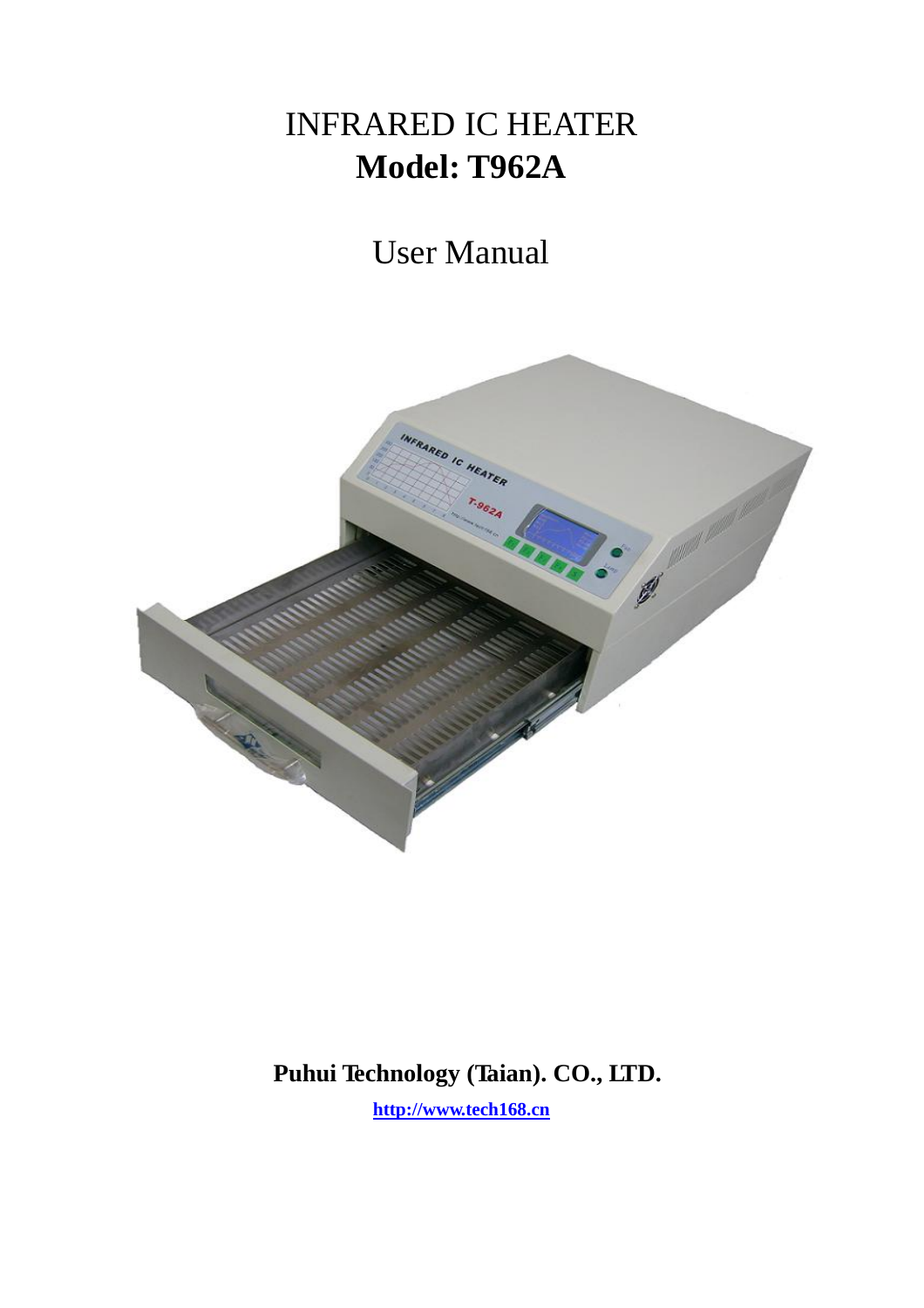## INFRARED IC HEATER

1. T962A Description:

The INFRARED IC HEATER T962A is a micro processor controlled reflow-oven. It can be used for effectively soldering various SMD and BGA components. The whole soldering process can be completed automatically and it is very easy to use. This machine uses a powerful infrared emission and circulation of the hot air flow, so the temperature is being kept very accurate and evenly distributed.

A windowed drawer is designed to hold the work-piece, and allows safe soldering techniques and the manipulation of SMD/BAG and other small electronic parts mounted on a PCB assembly. The T962A may be used to automatically rework solder to correct bad solder joints, remove/replace bad components and complete small engineering models or prototypes.

## 2. FEATURES

(1) A large infrared soldering area

Drawer panel area: 300\*320mm; this increases the usage range of this machine drastically and makes it an economical investment.

(2) Choice of different soldering cycles

Parameters of eight soldering cycles are predefined and the entire soldering process can completed automatically from

Preheat, Soak and Reflow through to cool down.

(3) Special heat up and temperature equalization with all designs

Uses up to 1500 Watts of energy efficient Infrared heating and air circulation to re-flow solder.

(4) Ergonomic design, practical and easily operated

Good build quality but at the same time light weight and a small footprint allows the T962A to be easily bench positioned transported or stored.

(5) Large number of available functions

The T962A can solder most boss-eyed or double-face PCB boards small parts, for example CHIP, SOP, PLCC, QFP, BGA etc. It is the ideal rework solution from single runs to on-demand small batch production.

| Power supply             | AC110V/50Hz         |
|--------------------------|---------------------|
|                          | <b>AC220V /60Hz</b> |
| Rated power              | 1500W               |
| Maximum Soldering Area   | $300\times320$ mm   |
| <b>Temperature Range</b> | 0°C-280°C           |
| Cycle Time               | $1 \sim 8$ min      |

## Technical Parameter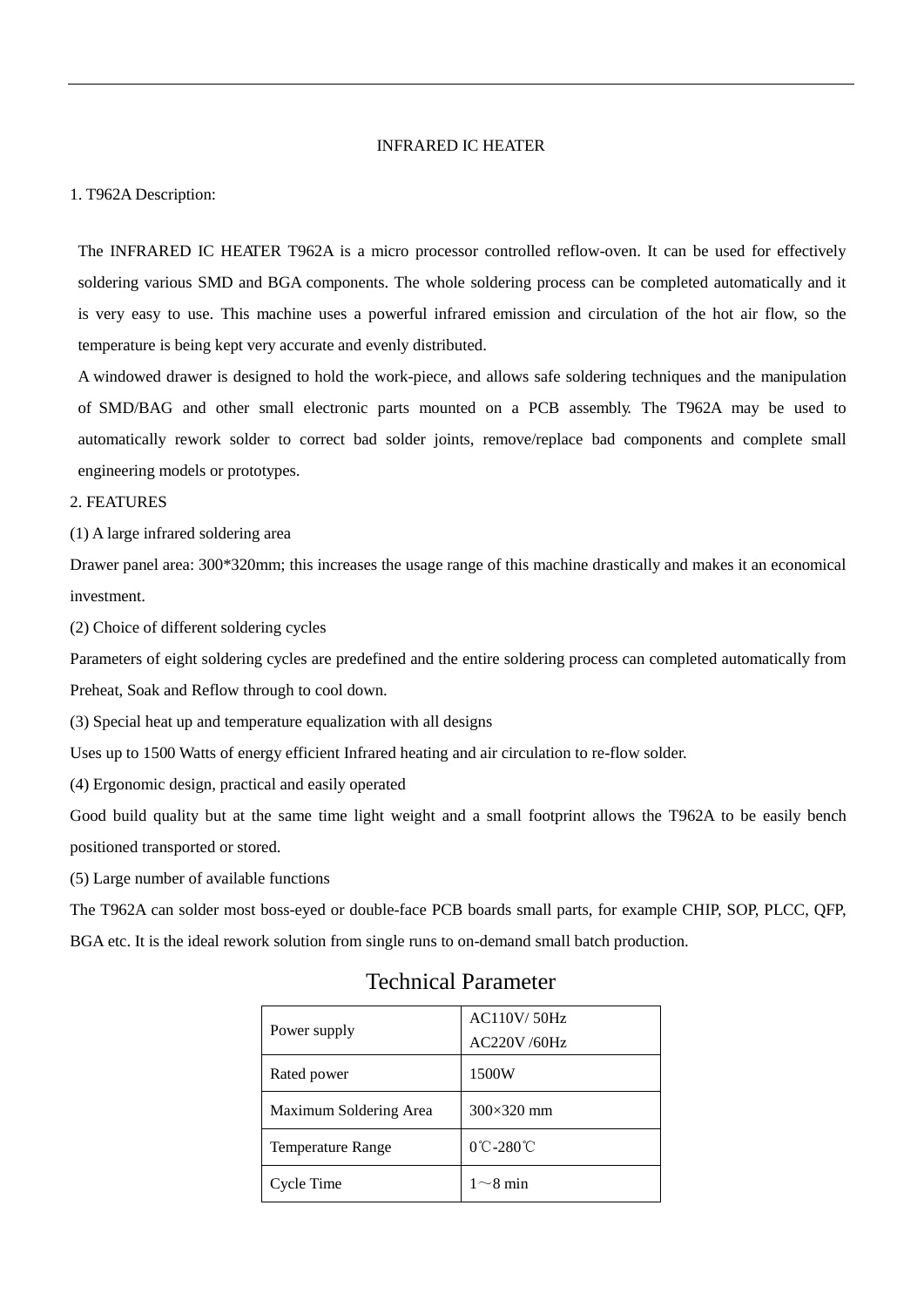3. Select the wave cycle

(1) Installation of the machine

Place this machine on an even surface with good ventilation and no combustible items nearby. Make sure to leave adequate space in front of the machine for opening for opening the drawer. Leave at least 20 mm on either side because the machine will emit heat when in use. Check that the power supply is 220V or 110V; connect the machine with power supply and press the POWEW ON button and the LCD will light up.



Press "s" button to go to the main menu page.



Press "F4" to Select English Menu

| [F1] Temp. wave AutoExe |
|-------------------------|
| [F2] Manu Execute       |
| [F3] Temp. wave Select  |
| [F4] 中文 菜单              |

In the main menu, press the "F3" button to select different temperature waves. This example shows wave one:

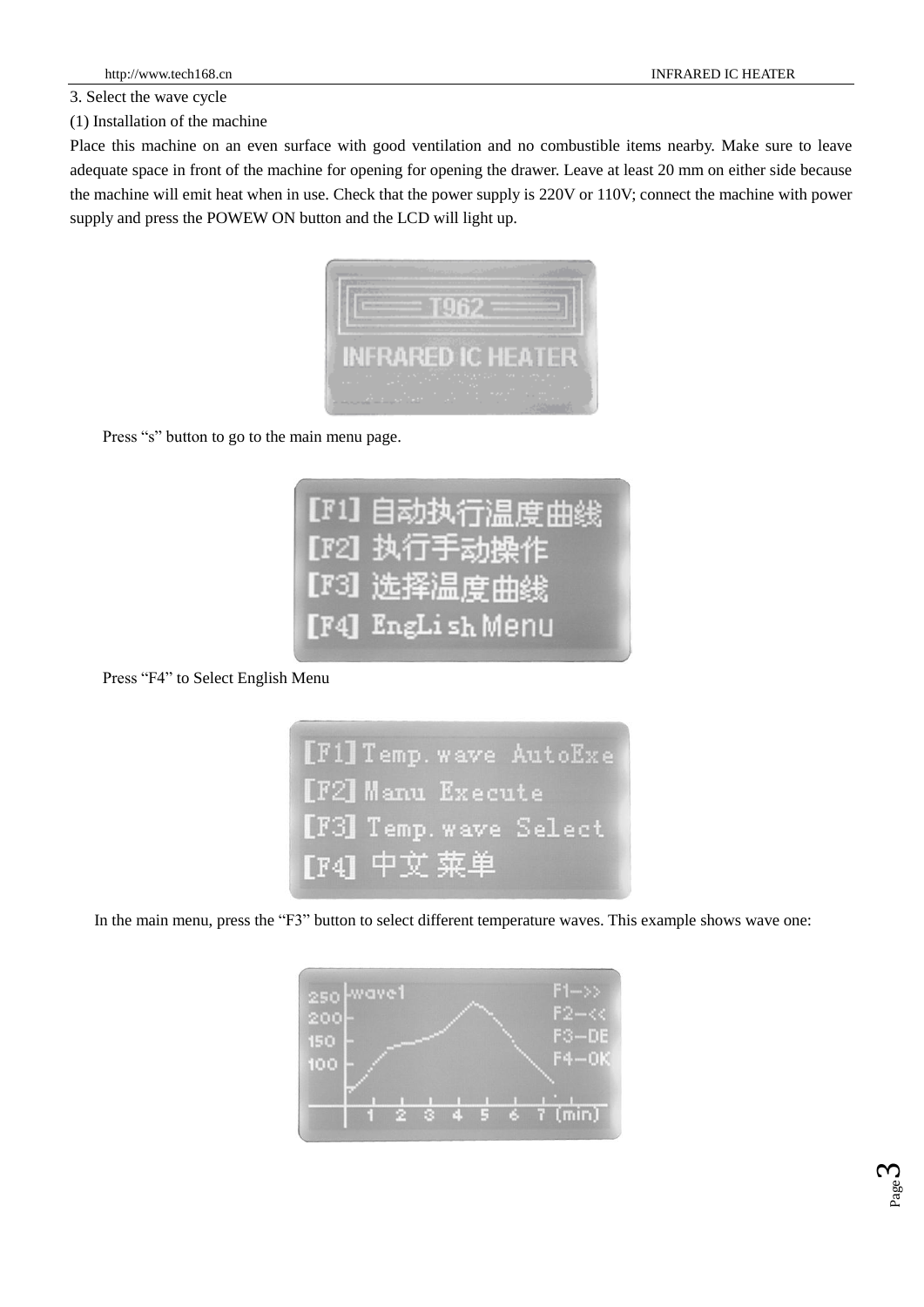Press "F3" button again to see the parameters for the chosen wave, for example soldering paste sort, soldering temperature, time etc.

uitble:85Sn/15Pb 70Sn/30Pb olding Temp: 2370 10s Total Ťime: 440s F1->>> F2-<<< F3-DE F4-0K

Press the "F4" button to return previous page. Press the temperature wave that the"F1" key carries out to make selection automatically, the process will shut down automatically upon completion and a warning buzzer will sound.

In the main menu page, press "F2" button for manual operation

| F1O2             |   |   |    |  | 250 |
|------------------|---|---|----|--|-----|
| F2 O2            |   |   |    |  | 200 |
| ≪≻倖止             |   |   |    |  | 150 |
| 724 <sup>o</sup> |   |   |    |  | 100 |
| 00:02            |   |   |    |  |     |
|                  |   |   |    |  |     |
|                  | u | H | 69 |  |     |

Press "F1" button to start cooling, Press F1/S key again to stop. Press "F2" button to start heat up**,** Press F2/S key again to stop.

## (2) Wave Cycle Select

① Press the "S" button selection operation interface after switching on, press the "F4" button to select the desired language



② Following we provide eight different waves, please choose one according to your request. Press the F1/F2 to choose different wave, press F3 to look into different wave parameter, press 4 to confirm the wave you chose.

Wave one, use the same with 85Sn/15Pb 70 Sn/30Pb

Wave two, use the same with 63Sn/37Pb 60 Sn/40Pb

Wave three, use the same with  $Sn/Ag3.5$ ; Sn/Cu 75 Sn/Ag4.0/Cu.5

Wave four, use the same with Sn/Ag2.5/Cu.8/Sb.5; Sn/Bi3.0/Ag3.0

Wave five, use the same with The red gum standard is solid to turn temperature wave,Heraeus PD955M.

Wave six & seven & egiht, use the same with The PCB circuit board returns to fix etc.

Wave seven & egiht, use the same with the wave cycle set-up by yourself.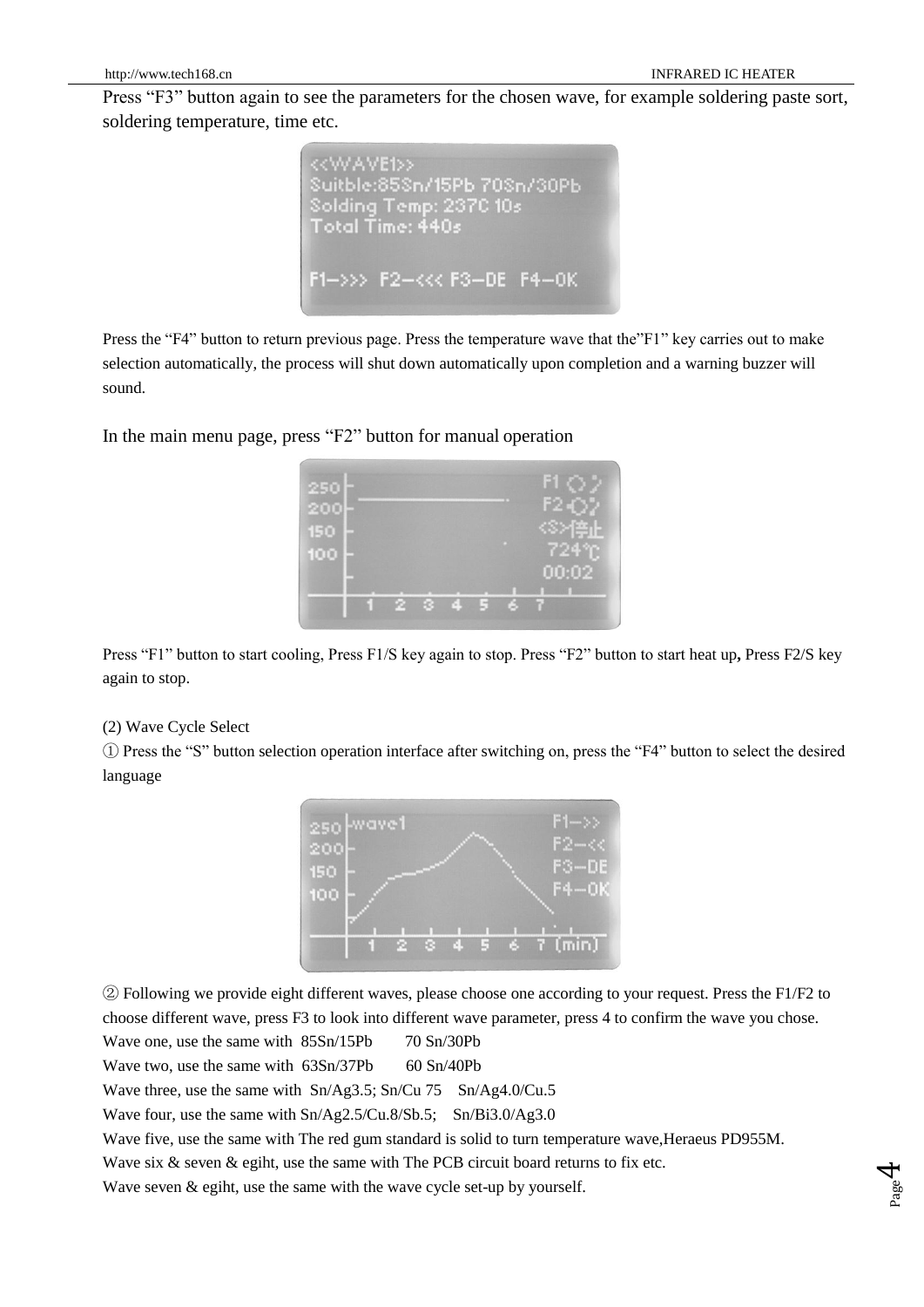Page ம



Press "s" button to the temperature page,



Press "F1/F2" button, forward and backward to select different time. Press F3/F4 button up and down to select different temperature, Press "s" button to save.

| Keeping the user data |  |
|-----------------------|--|
| Please wait           |  |
|                       |  |

Once saved, press the "F4" button to select the temperature wave. Press "S" button for **repetition.**

## **4. Operating instructions**

(1) Place the product to be worked on in the drawer, close the drawer and press F1 to switch on. The automatic performance makes a selection of heat wave, shows the current performance time, the enactment temperature and measure temperature on the LCD screen, and the automatic formation order form wave.



(2) The whole process is in your supervision and control, you can see the product through the drawer window and